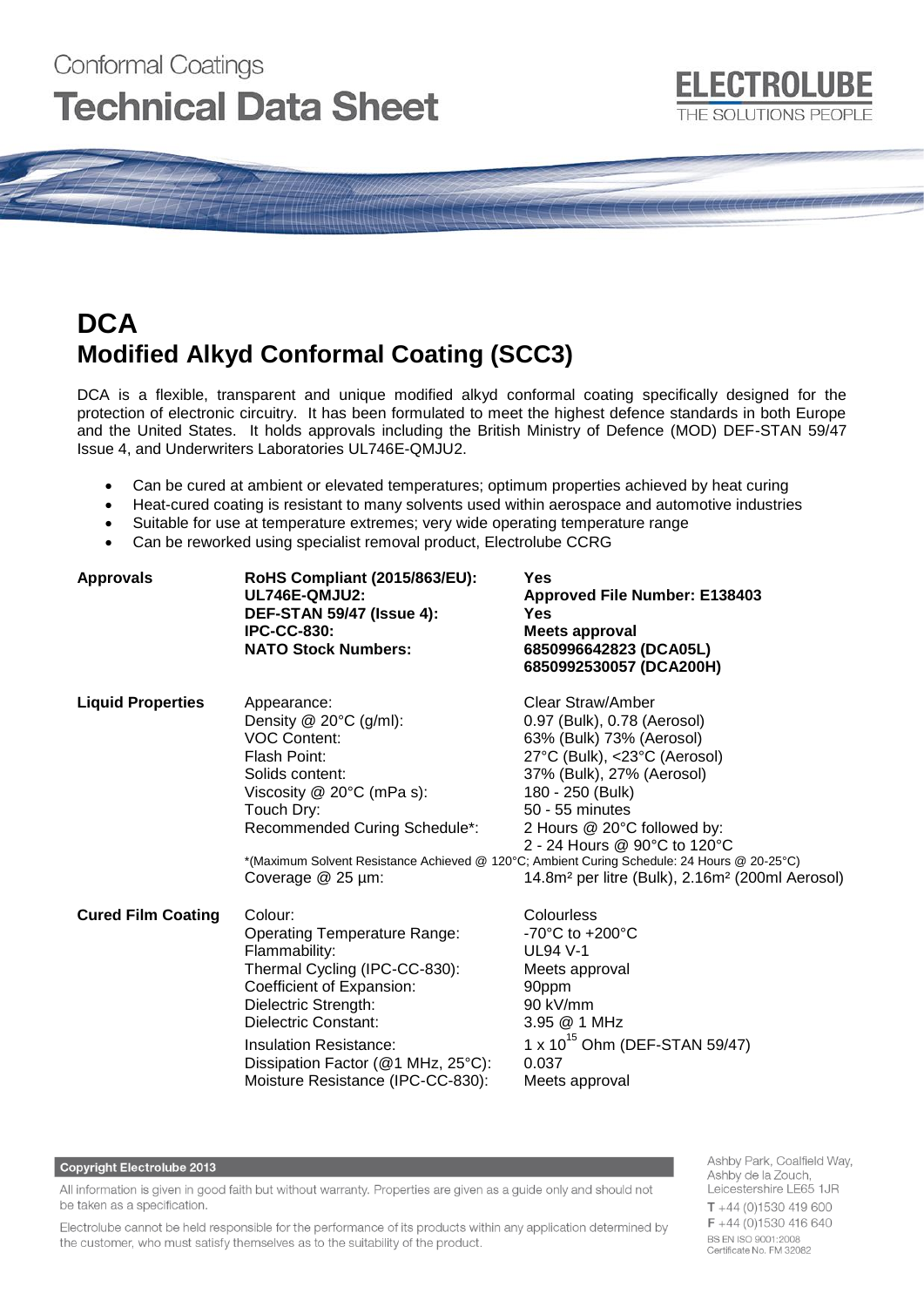

| <b>Description</b>                | Packaging     | <b>Order Code</b> | <b>Shelf Life</b> |
|-----------------------------------|---------------|-------------------|-------------------|
| <b>DCA Conformal Coating</b>      | 200ml Aerosol | DCA200ML          | 36 Months         |
|                                   | 1 Litre Bulk  | DCA01L            | 48 Months         |
|                                   | 5 Litre Bulk  | DCA05L            | 48 Months         |
| <b>Conformal Coating Thinners</b> | 1 Litre       | DCT01L            | 36 Months         |
|                                   | 5 Litre Bulk  | DCT05L            | 36 Months         |
| Conformal Coating Removal Gel     | 1 Litre Bulk  | CCRG01L           | 36 Months         |

# **Directions for Use**

DCA can be sprayed, dipped or brushed. The thickness of the coating depends on the method of application (typically 25-75 microns). Temperatures of less than 16°C or relative humidity in excess of 75% are unsuitable for the application of DCA. As is the case for all solvent based conformal coatings, adequate extraction should be used (refer to MSDS for further information).

Substrates should be thoroughly cleaned before coating. This is required to ensure that satisfactory adhesion to the substrate is achieved. Also, all flux residues must be removed as they may become corrosive if left on the PCB. Electrolube manufacture a range of cleaning products using both hydrocarbon solvent and aqueous technology. Electrolube cleaning products produce results within Military specification.

### **Spraying – Bulk**

DCA needs to be diluted with the appropriate thinners (DCT) before spraying. The optimum viscosity to give coating quality and thickness depends on the spray equipment and conditions, but normally a dilution ratio of 2:1 (DCA:DCT) is required. Suitable spray viscosity is typically 50-80mPa s. If bulk coating material has been agitated, allow to stand until air bubbles have dispersed. DCA is suitable both for use in manual spray guns and selective coating equipment.

The selected nozzle should enable a suitable even spray to be applied in addition to suiting the prevailing viscosity. The normal spray gun pressure required is 274 to 413 kPa (40 - 60 lbs/sq.inch). After spraying, the boards should be placed in an air-circulating drying cabinet following the curing schedule highlighted on page 4/5.

#### **Copyright Electrolube 2013**

Ashby Park, Coalfield Way, Ashby de la Zouch, Leicestershire LE65 1JR  $T + 44$  (0)1530 419 600 F +44 (0)1530 416 640 BS EN ISO 9001:2008 Certificate No. FM 32082

**ELECTROLUBE** 

All information is given in good faith but without warranty. Properties are given as a guide only and should not be taken as a specification.

Electrolube cannot be held responsible for the performance of its products within any application determined by the customer, who must satisfy themselves as to the suitability of the product.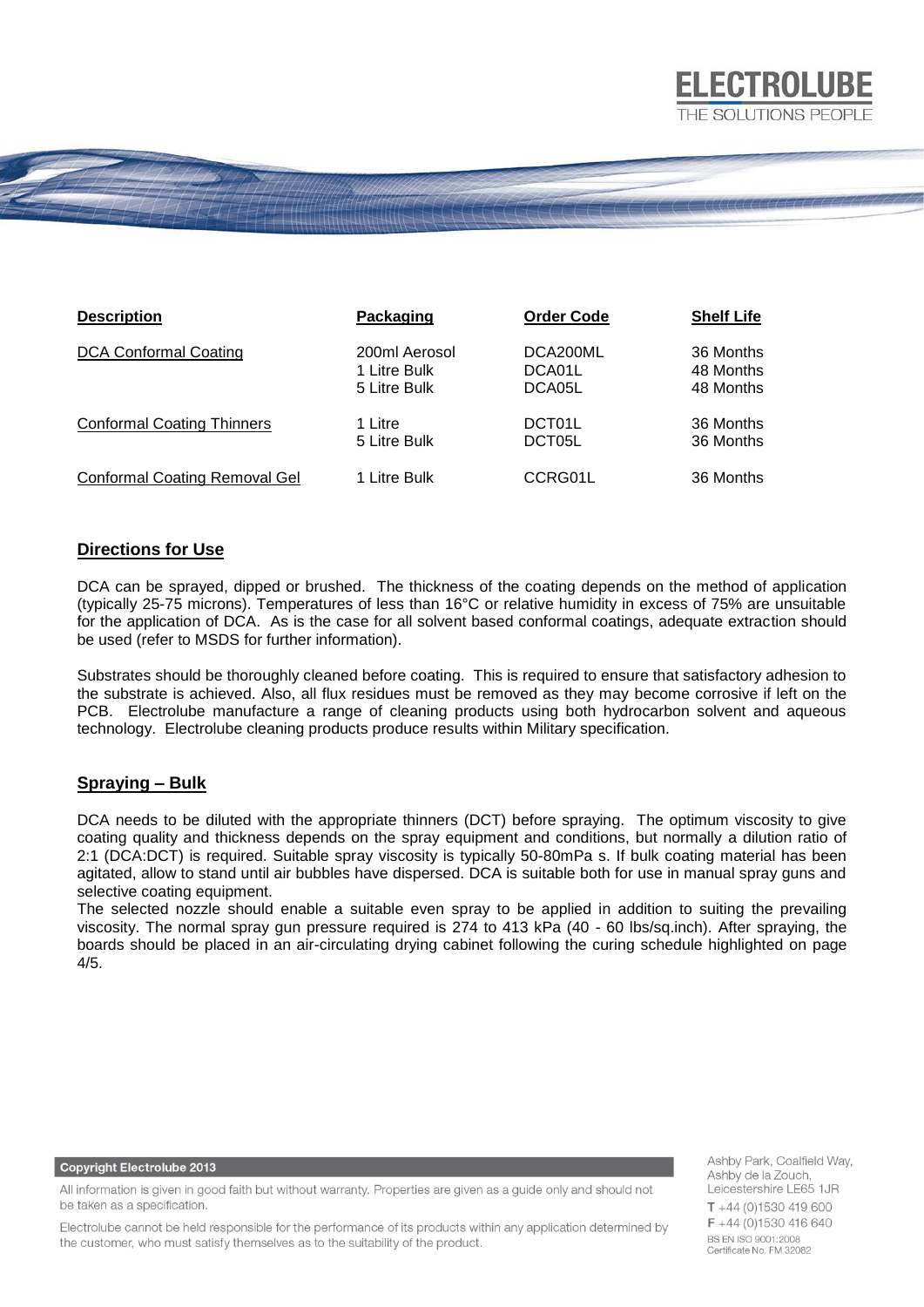



### **Spraying - Aerosol**

When applying DCA in aerosol form care must be taken to ensure the can is not shaken before use. Shaking the can will introduce excessive air bubbles and will give a poor coating finish.

The can should be held at 45°, and 200mm from the substrate to be coated. The valve should then be depressed when the can is pointing slightly off target and moved at about 100mm/s across the target. To ensure the best coating results are achieved try to use a smooth sweeping motion with small overlap for successive rows.

#### **Copyright Electrolube 2013**

All information is given in good faith but without warranty. Properties are given as a guide only and should not be taken as a specification.

Electrolube cannot be held responsible for the performance of its products within any application determined by the customer, who must satisfy themselves as to the suitability of the product.

Ashby Park, Coalfield Way, Ashby de la Zouch, Leicestershire LE65 1JR  $T + 44(0)1530419600$ F +44 (0)1530 416 640 **BS EN ISO 9001:2008** Certificate No. FM 32082

**ELECTROLUBE**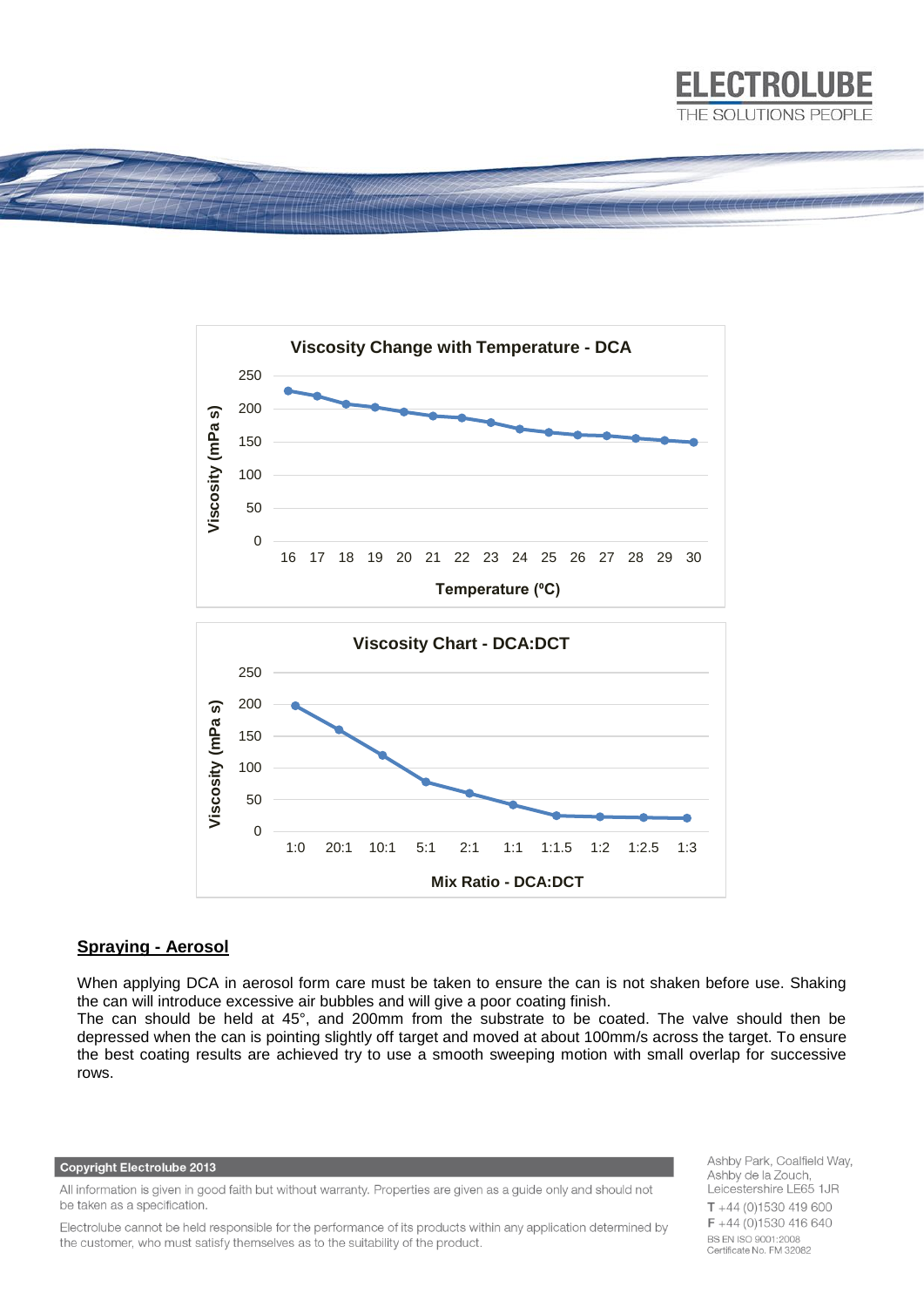

To ensure penetration of the coating beneath the components and in confined spaces, spray the assembly from all directions to give an even coating. After spraying, the boards should be placed in an air-circulating drying cabinet following the curing schedule highlighted on page 4/5.

# **Dip Coating**

Ensure that the coating material in the container has been agitated thoroughly and has been allowed to stand for at least 2 hours for all the air bubbles to disperse.

Conformal Coating Thinners (DCT) should be used to keep the DCA coating at a suitable viscosity for dipping (180 – 250mPa s @ 20°C). DCT is added periodically as the solvent evaporates. The viscosity should be checked using a viscosity meter or "flow cup". The board assemblies should be immersed in the DCA dipping tank in the vertical position, or at an angle as close to the vertical as possible. Connectors should not be immersed in the liquid unless they are very carefully masked. Electrolube Peelable Coating Masks (PCM/PCS) are ideal for this application.

Leave submerged for approximately 10 seconds until the air bubbles have dispersed. The board or boards should then be withdrawn slowly (1 to 2s/mm) so that an even film covers the surface. After withdrawing, the boards should be left to drain over the tank or drip tray until the majority of residual coating has left the surface. After the draining operation is complete, the boards should be placed in an air-circulating drying cabinet following the curing schedule (shown below).

### **Brushing**

Ensure that the coating material has been agitated thoroughly and has been allowed to settle for at least 2 hours. The coating should be kept at ambient temperature.

When the brushing operation is complete, the boards should be placed in an air-circulating drying cabinet following the curing schedule (shown below).

### **Drying Times and Curing Conditions**

The properties gained from DCA are dependent on the curing schedule employed. It is essential that the coating be allowed a minimum of two hours drying time at ambient temperature prior to any heat curing. This is necessary to allow the solvent system to evaporate.

**Ambient** Ambient curing is via solvent evaporation only. Eliminating the heat curing step will reduce solvent resistance. Other properties, such as resistance to humid and corrosive environments, may also reduce but still meet the requirements of many industry standards. Coated boards should be left at room temperature for the solvent to evaporate; extraction is required in the curing area.

#### **Copyright Electrolube 2013**

All information is given in good faith but without warranty. Properties are given as a guide only and should not be taken as a specification.

Electrolube cannot be held responsible for the performance of its products within any application determined by the customer, who must satisfy themselves as to the suitability of the product.

Ashby Park, Coalfield Way, Ashby de la Zouch, Leicestershire LE65 1JR  $T + 44$  (0)1530 419 600  $F + 44(0)1530416640$ BS EN ISO 9001:2008 Certificate No. FM 32082

**ELECTROLUBE**